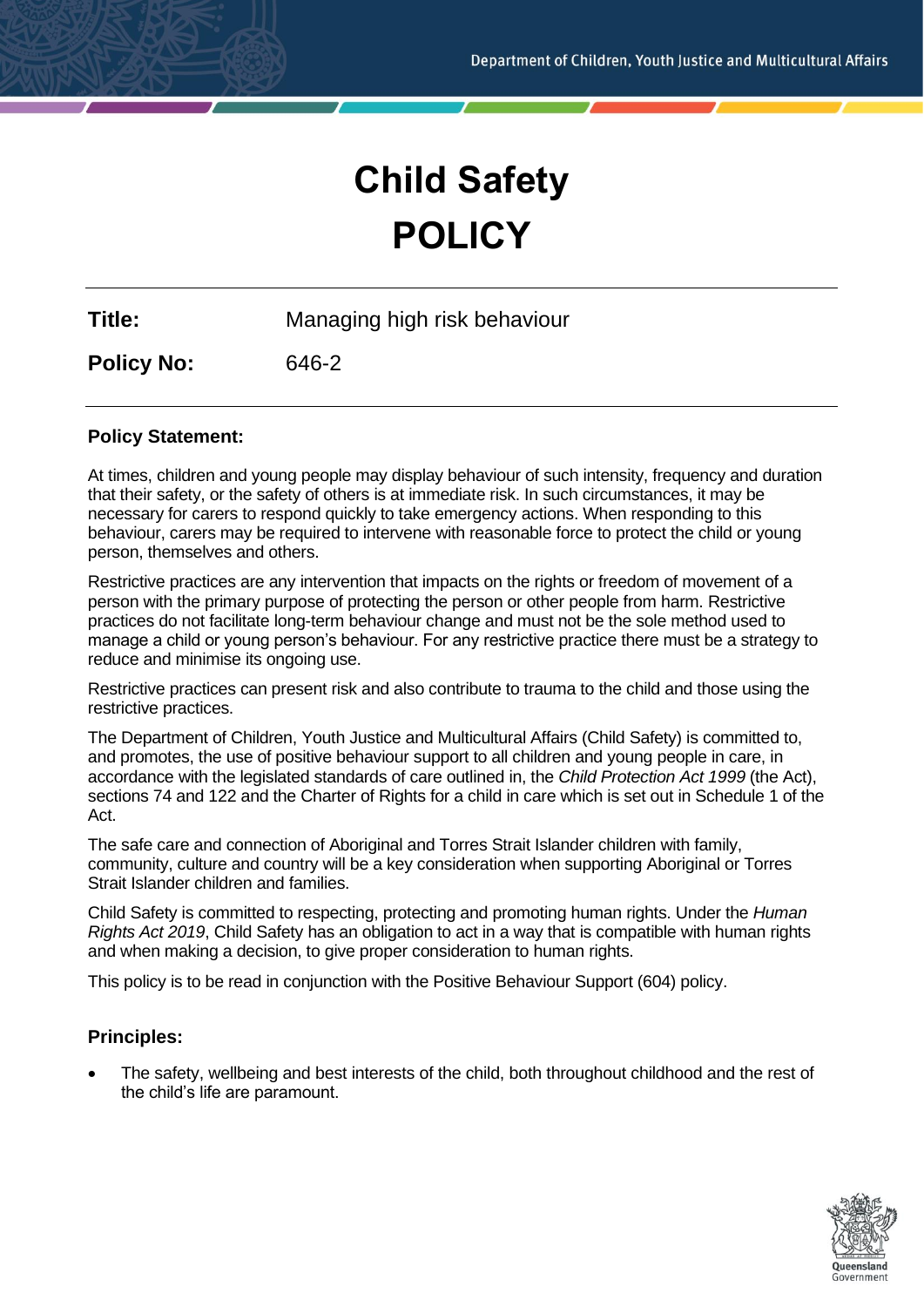- Child Safety staff will act and make decisions in a way that is compatible with human rights and obligations under the *Human Rights Act 2019*.
- Children and young people, including those with disabilities have the same right to be supported in a way that is in their best interests.
- Children and young people will be supported in a way that takes into account their age, developmental level and cultural needs.
- Carers have a legal duty of care to take positive steps to protect children when there is foreseeable harm.
- Children and young people have the right to protection from strategies that may constitute abuse, torture or inhumane and degrading treatment or prohibited practices when supporting them to develop positive behaviours.
- The five elements of the child placement principle (prevention, partnership, placement, participation and connection) under section 5C of the Act, apply to processes, decisions and actions taken for an Aboriginal or Torres Strait Islander child.

# **Objectives:**

This policy aims to ensure that children and young people who engage in at-risk or high risk behaviours that present risk of harm to themselves or others:

- have access to appropriate specialist supports to assist with responding to their behaviour. This includes strategies to support carers to appropriately respond to behaviour early in an escalation cycle when there is more likely to be a presentation of lower risk behaviours
- are assisted with trauma-informed strategies
- have carers who themselves are safe in situations where they are expected to manage risk presented by the child or young person's behaviour.

# **Scope:**

This policy refers to:

- children and young people subject to a care agreement, an assessment order, or an order granting custody or guardianship to the chief executive under the Act, including a temporary custody or transition order, and who are placed in a care arrangement under section 82(1) of the Act, and
- approved foster carers, kinship carers and staff employed by Child Safety and non-government organisations to provide direct care to a child or young person placed under the authority of section 82(1) of the Act.

Challenging, at-risk or high risk behaviour is understood to be behaviour that:

- is not typically seen in children or young people of a common age
- is inappropriate to the context in which it occurs
- is of such frequency, intensity and duration that it presents risk or results in harm to the child or young person and/or others

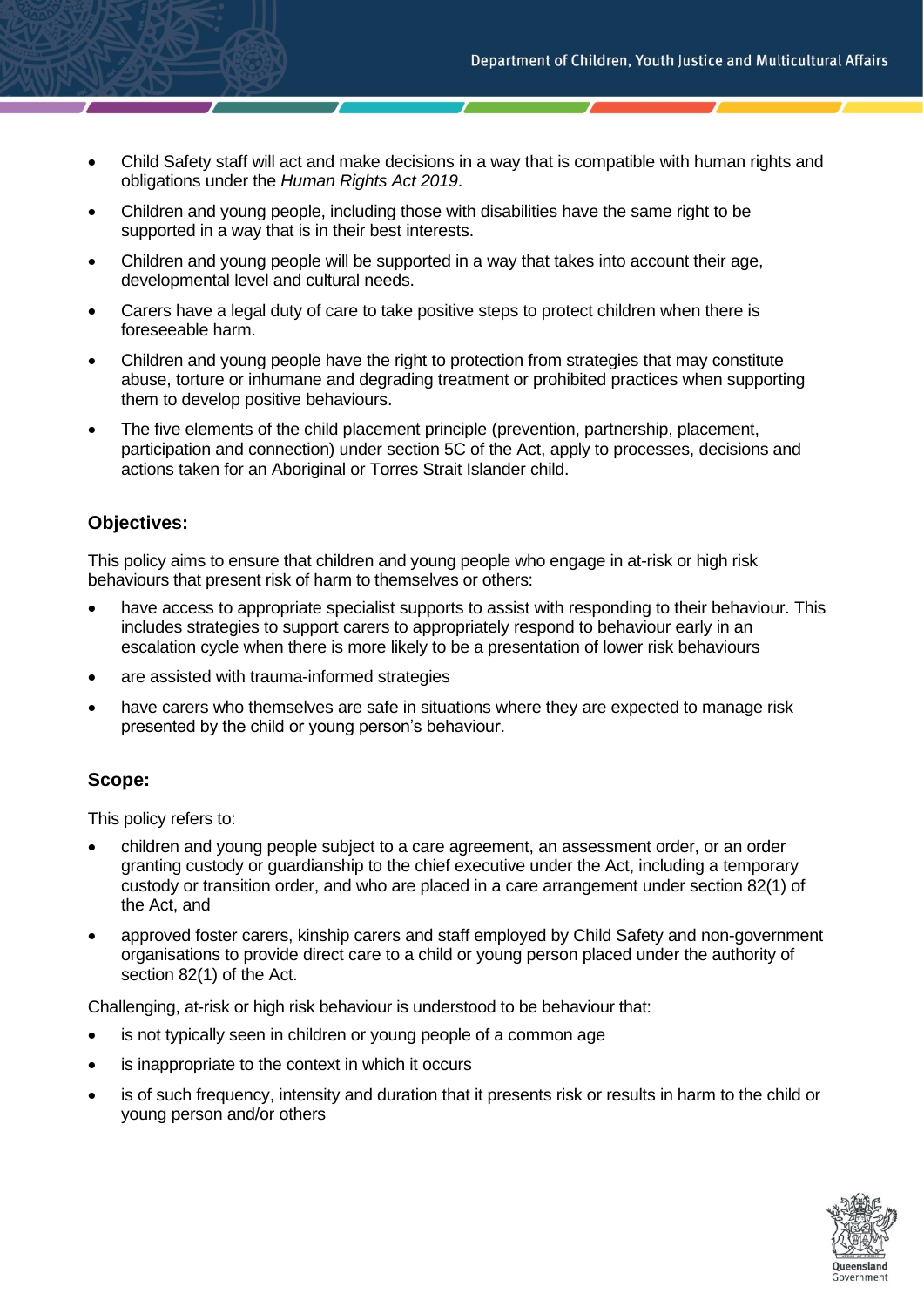has a negative impact on the child or young person's quality of life such as, restricting learning opportunities, limiting access to everyday community activities or impacting on relationships.

#### **Managing high risk behaviours and emergency use of restrictive practices**

At times, children and young people may engage in behaviours of such intensity, frequency and duration they present immediate risk to themselves and/or others without intervention. In these limited instances, the emergency use of a restrictive practice may be required to manage risk.

Children and young people who engage in at-risk or high risk behaviour will have Positive Behaviour Support (PBS) Plans that provide strategies to assist with responding to the challenging or at risk behaviour early in the escalation where behaviours present lower risk.

#### *Guiding principles for the emergency use of restrictive practices:*

The situation in which an emergency use of restrictive practices may be appropriate is when:

- the child or young person is behaving in a way that poses immediate foreseeable risk of harm or actual risk of harm to themselves or others
- the practice is reasonable in all the circumstances of the behaviour
- where there is no less restrictive measure available to respond the child or young person's behaviour in the circumstances
- paramount consideration must be given to the best interests of the child.

The ongoing reliance on emergency use of restrictive practices in the absence of a PBS Plan is not to be used as a behaviour management technique nor for convenience, as retaliation or to discipline a child or young person. For example, emergency use of restrictive practices is not to be used to respond to a child or young person's refusal to comply with an instruction, unless that instruction creates an imminent risk to their safety, or that of others.

# *Emergency use of physical restraint*

Physical restraint is the sustained or prolonged use or action of physical force to prevent or restrict the movement of a person, or any part of their body, for the primary purpose of managing their behaviour that causes risk of or actual harm to themselves or others. It is distinct to a hands-on technique to guide the person away from potential harm or injury consistent with what would be considered as exercising duty of care towards a child or young person.

Children and young people in care arrangements are not to be physically restrained by staff or carers except in emergency circumstances. In all circumstances where physical restraint is used in an emergency, staff or carers are required to ensure that the physical restraint:

- is reasonable and necessary to prevent the child from harming themselves or others; and
- is the least restrictive option, in that it is the minimum level of force which is reasonable and necessary to protect the child or young person against danger; and
- is applied for the shortest amount of time possible, and is removed as soon as the risk has reduced; and
- is only used where the risk of not using the restraint outweighs the risk for using the restraint.

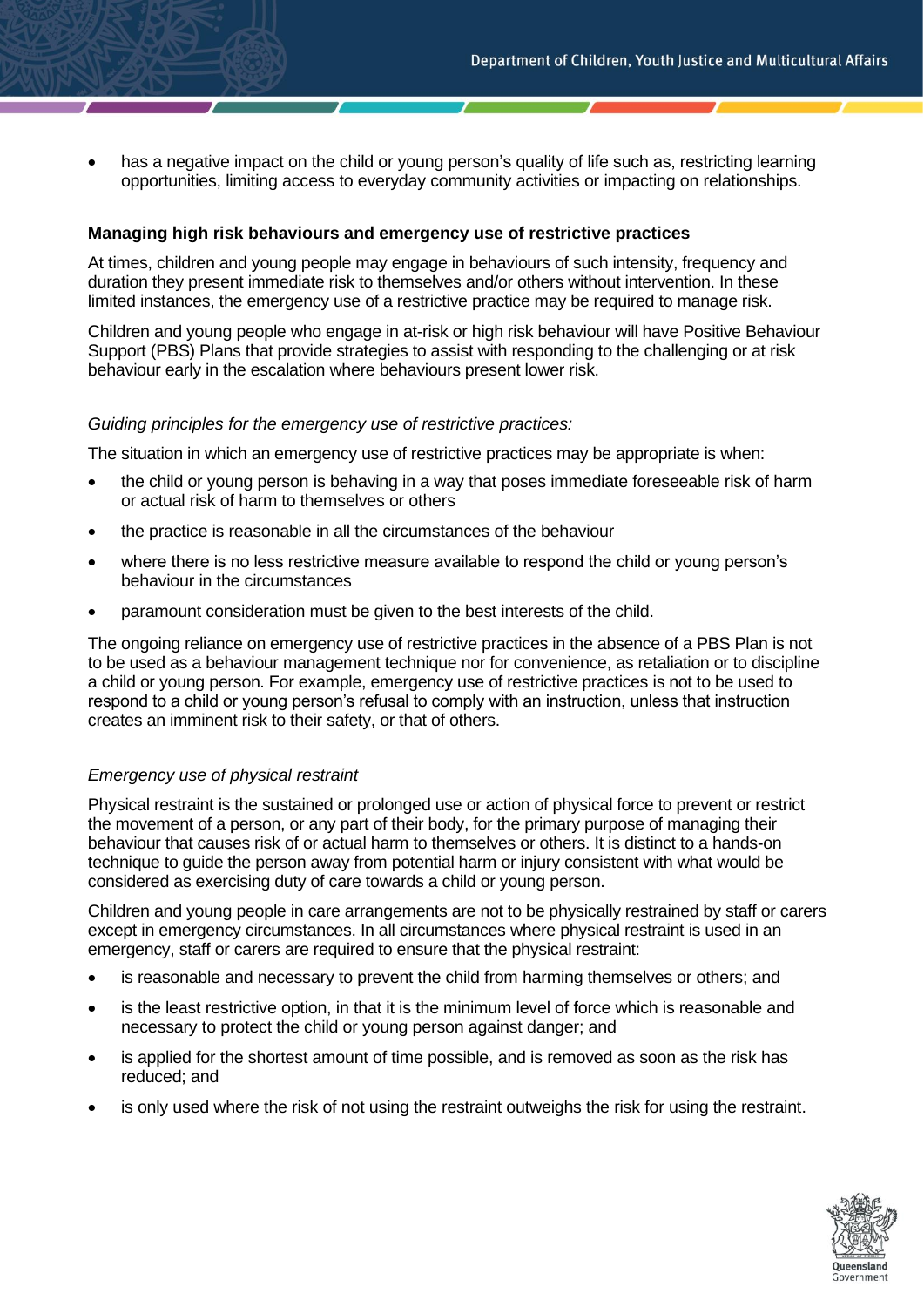There is a serious risk that physical restraint can result in physical and/or emotional harm to the child or young person, the person applying the restraint, and those that witness the restraint. Any emergency use of physical restraint will consider the child or young person's individual needs and circumstances, including:

- the age and size of the child or young person
- past behaviours
- any impairment, disability or health condition the child or young person may have for example obesity, epilepsy, medications or the side effects of drug use
- the child's cultural background
- any history of trauma, including physical and sexual abuse or exposure to domestic and family violence
- the environment in which the physical restraint is taking place.

If the emergency use of physical restraint is required, the child or young person will be carefully and continuously monitored and must never reach the stage where:

- the child or young person subject to the restraint says they cannot breathe, vomits, demonstrates signs of physical or psychological distress, starts to change colour or has a medical emergency such as a seizure; or
- the staff member administering the restraint is observed to be injured, unwell or unable to continue to safely monitor the situation.

After any use of emergency physical restraint, the child or young person will be:

- supported to access any required medical attention
- provided the opportunity to debrief about the incident once they are calm.

Prohibited physical restraints are listed in the prohibited practices section of this policy and cannot be used under any circumstance. These specific restraints are recognised as high-risk physical restraints.

# *Emergency removal of an object that may cause harm (environmental restraint)*

Environmental restraints restrict a person's free access to all parts of their environment, including objects.

Children and young people have the right to access all everyday items and areas in their house. There may be instances where a child or young person is using an object in a way that creates imminent risk or actual harm to themselves or others. In these situations, an object may need to be removed until the risk reduces or to prevent ongoing actual harm. If there is need to remove an object when there is imminent risk or actual harm:

- it will be removed for the shortest amount of time possible; and
- will be returned to the child or young person's environment once the risk has reduced
- the removal of the object may be accompanied by the emergency use of physical restraint and the principles related to this will be considered.

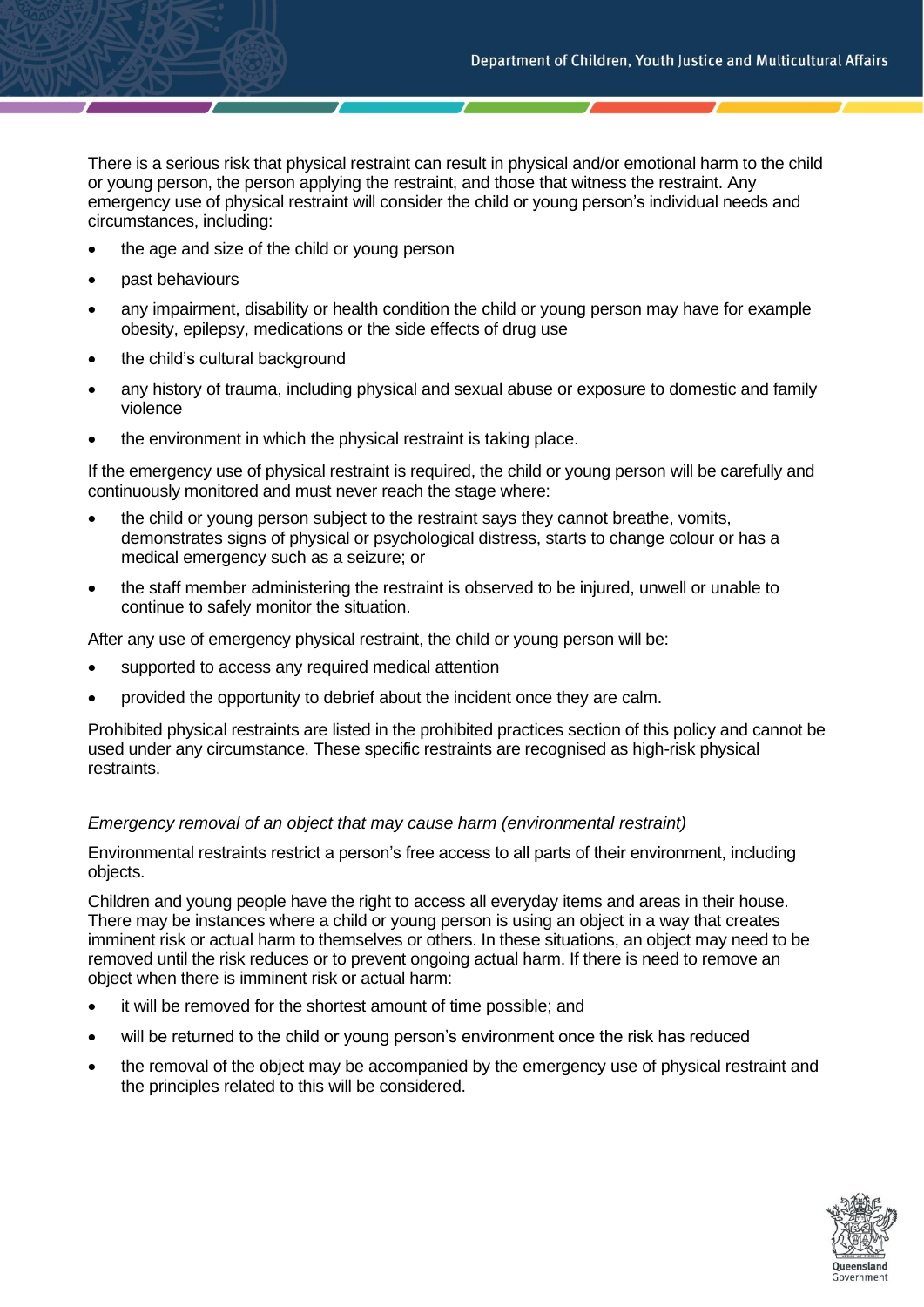The ongoing restriction of access to objects, particularly as the sole behavioural management strategy is not supported by Child Safety. Where the child continues to use objects in a way that presents a risk of or actual harm to themselves or others, a PBS Plan will be developed with a focus on reducing the behaviours of harm.

Emergency removal of an object does not include removal:

- due to the child or young person not having the relevant safety skills, as appropriate to their developmental age for example locking chemicals up when there are young children in the house; or
- items that may be used for illegal purposes such as weapons; or
- items that need to be locked away to ensure carers are compliant with relevant licensing requirements.

#### **Prohibited practices**

Prohibited practices are unlawful and unethical practices and practices which cause a high level of discomfort and trauma. Any action which is contrary to section 122 of the Act because it frightens, threatens or humiliates a child or young person is a prohibited practice. Prohibited practices must not be used in responding to the behaviour of children who are placed in care under section 82(1) of the Act.

#### *Physical restraint*

Physical restraint can result in injury, trauma and death. The following types of physical restraint are prohibited by Child Safety as either an emergency, or as a planned response:

- prone restraint holding the child or young person on their stomach in a face down position
- supine restraint holding a child or young person on their back in a face-up position
- basket holds holding a child or young person with the intent to restrict their movement by wrapping your arms around their upper and/or lower body
- take down techniques where the child is taken to the floor in either a controlled or uncontrolled manner
- any restraint which covers the child or young person's mouth or nose or any other way restricts breathing
- pushing the child's head to their chest or bending the child forwards at the waist
- restraint involving the hyperextension or hyperflexion of joints
- the application of pain for compliance
- having a carer sitting or kneeling on the child.

The planned use of physical restraint is not supported by Child Safety.

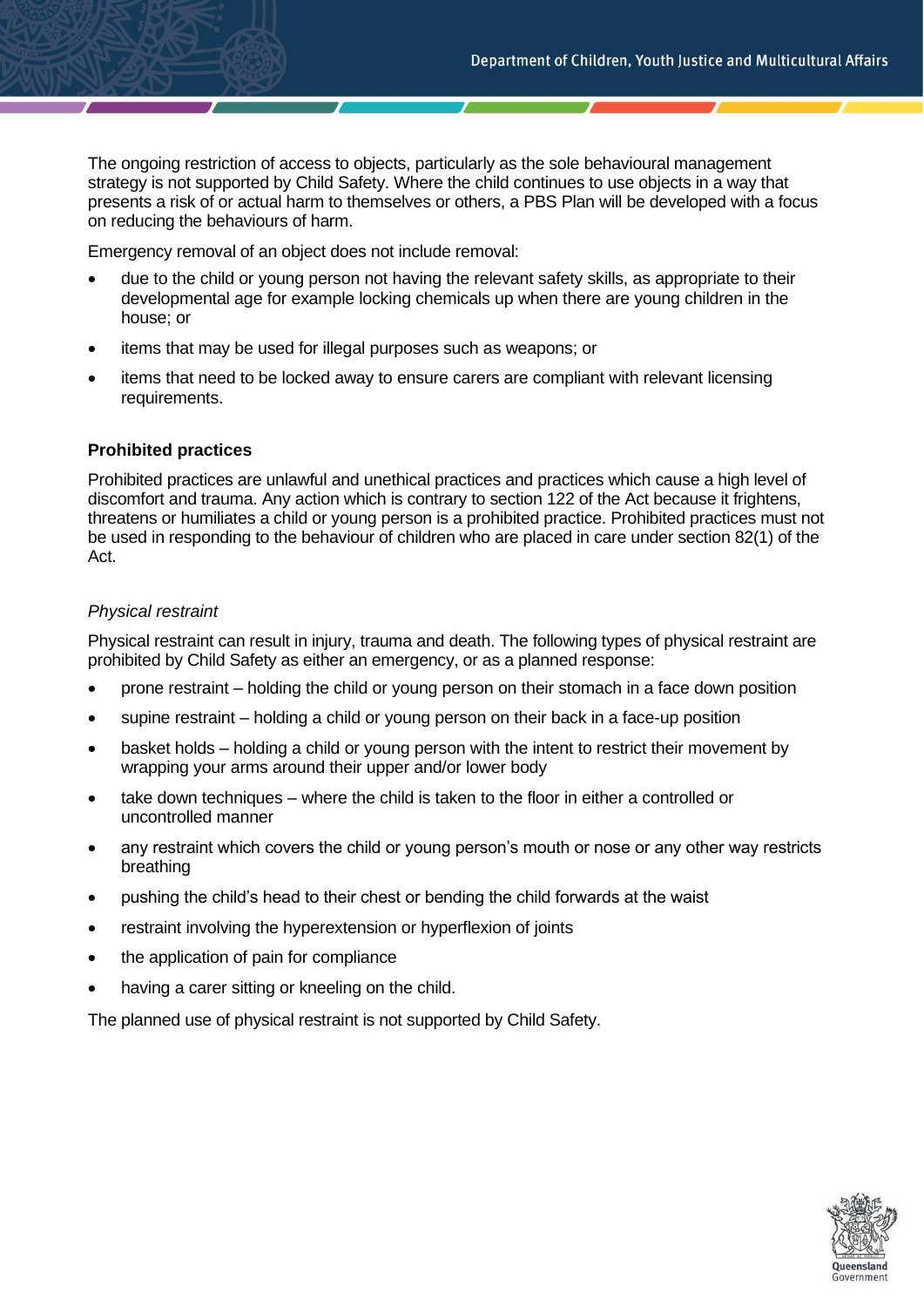## *Seclusion*

Seclusion is the sole confinement of a child or young person in a room where the child or young person is not able to leave, or believes that they are not able to leave. Rooms or areas designed specifically for the purpose of seclusion or which are used primarily for the purpose of seclusion are not permitted.

This does not include steps taken by a carer or member of direct care staff in a parenting role to discipline and respond to developmentally appropriate behaviour. For example the short periods of 'time out' type strategies consistent with accepted parenting practices such as those promoted through the Triple P Program. Care will be taken that these strategies do not continue as the child becomes older and that they do not become seclusion.

# *Containment*

Containment is a type of environmental restraint where the child or young person is unable to freely leave the home in order to manage responses to their behaviour which causes harm to themselves or others.

It does not include everyday safety responses such as locking the front door to prevent intruders however if a child or young person has appropriate independence skills and is able to safely leave the home they should be able to do so freely.

#### *Environmental restraints – ongoing use of restricted access to items*

The ongoing use of restricting access to items in a child or young person's home is not supported as a strategy to manage behaviour, particularly if it is considered problematic behaviour. For example, restricting access to food or hygiene items like soap to prevent children or young people making a mess.

#### *Chemical restraint*

Chemical restraint is the use of medication to manage a person's behaviour where they are prescribed it for the primary purpose of controlling the child or young person's behaviour. This does not include the prescription and application of medication in response to a specific medical/mental condition. For example, Epilim when prescribed for epilepsy manages seizures. This is not considered a chemical restraint. Where Epilim is prescribed in the absence of epilepsy for the purposes of managing behaviour, it would be considered a chemical restraint; and a prohibited practice. The use of routine or as required (PRN) chemical restraint is not supported by Child Safety.

#### *Mechanical restraint*

Mechanical restraint is the use of materials or items to manage a child or young person's behaviour such as helmets, clothing, and splints. These aids restrict the free movement of the child or young person with the intent to prevent injury.

Mechanical restraint does not include:

- therapeutic items that have been prescribed with a therapeutic intent for example, postural support and is used within the parameters of the recommendations of the prescribing therapist
- developmentally appropriate aids and support devices for example, a cot

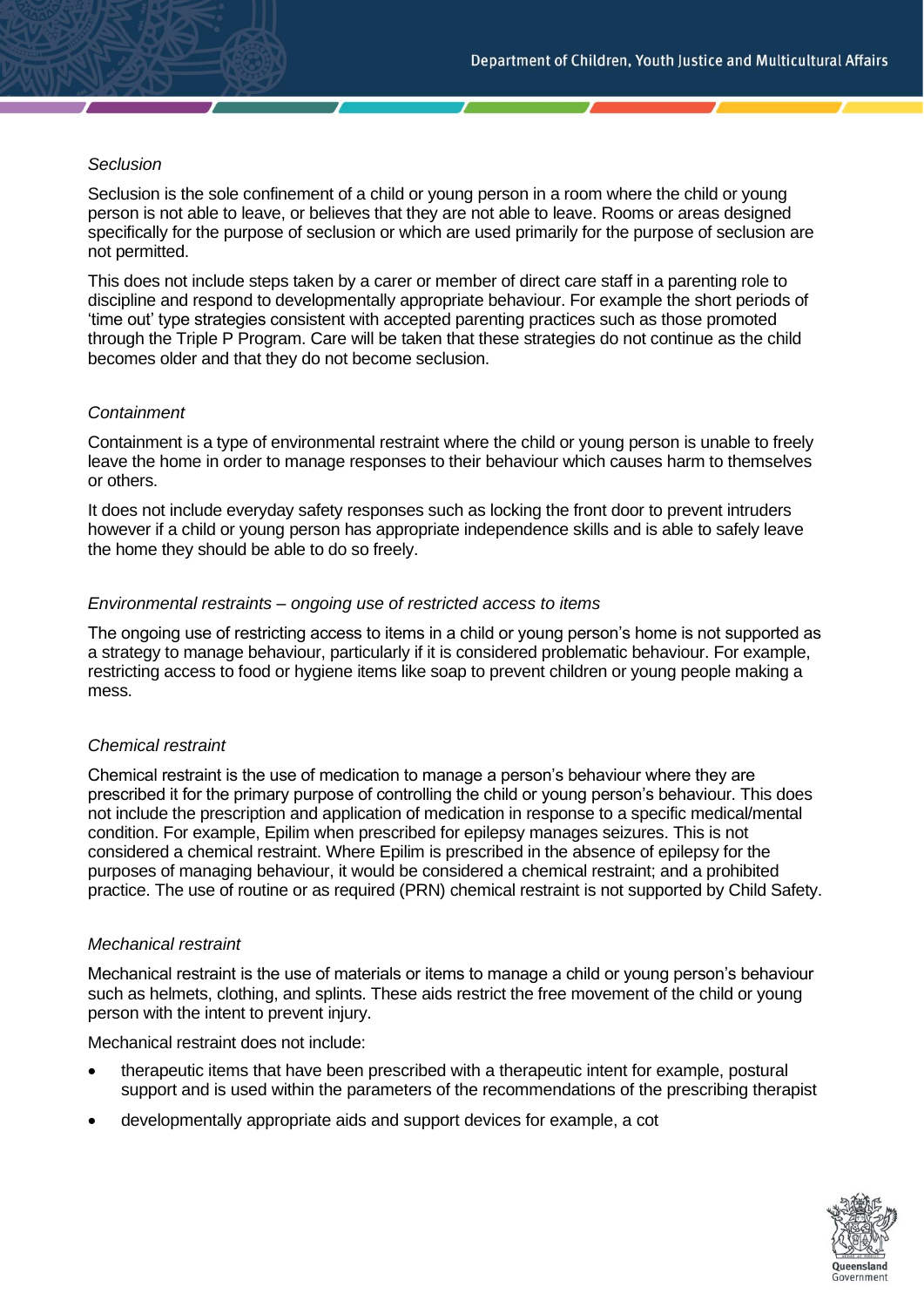• the use of devices to facilitate medical treatment for example a wrap around the child's waist to cover a feeding tube to prevent the child pulling it out.

These items will be monitored to ensure that they:

- do not convert to being used as a mechanical restraint for example, a stroller with straps for postural support that had been prescribed for when a child fatigues in the community starts being used in their home as a way to manage the child's behaviour
- are not used in a way to punish a child or used for lengthy periods of time for example placing a child in a cot for lengthy periods as a form of discipline.

#### *Corporal punishment*

Corporal or physical punishment is the use of physical force intended to cause some degree or discomfort for discipline, correction, control, changing behaviour or in the belief of educating the child or young person. For example, hitting, slapping, whipping, kicking, pinching, punching, pushing or shoving.

#### *Aversive strategies*

The application of painful or noxious conditions on a child's face or body parts. Examples including unwanted cold or hot bath, application of chilli powder on a food or body parts, unwanted squirting of liquid.

## *Unethical practices*

Practices that may be considered unethical include:

- rewarding children or young people with cigarettes or other substances
- using family contact as a reward or the withdrawal of family contact as punishment
- deprivation of meals, sleep, clothes, shelter, personal hygiene
- restricting access to everyday items for example food, personal hygiene, on an ongoing basis
- psychosocial restraint which usually involves 'power-control' strategies.

# **Reporting and recording**

The below reporting arrangements are in addition to, and do not replace any reporting requirements for National Disability Insurance Scheme (NDIS) funded providers who are implementing the PBS Plan.

#### *The use of restrictive practices to manage risk behaviour*

The use of any strategies to manage risk, including the emergency use of physical restraint, and details of the circumstances in which it occurred must be reported by the carer or direct care staff member to the Child Safety Service Centre or Child Safety After Hours Service Centre within 24 hours of the incident occurring. Multiple instances of the use of strategies to manage risk within a 24 hour period may be included in a single report.

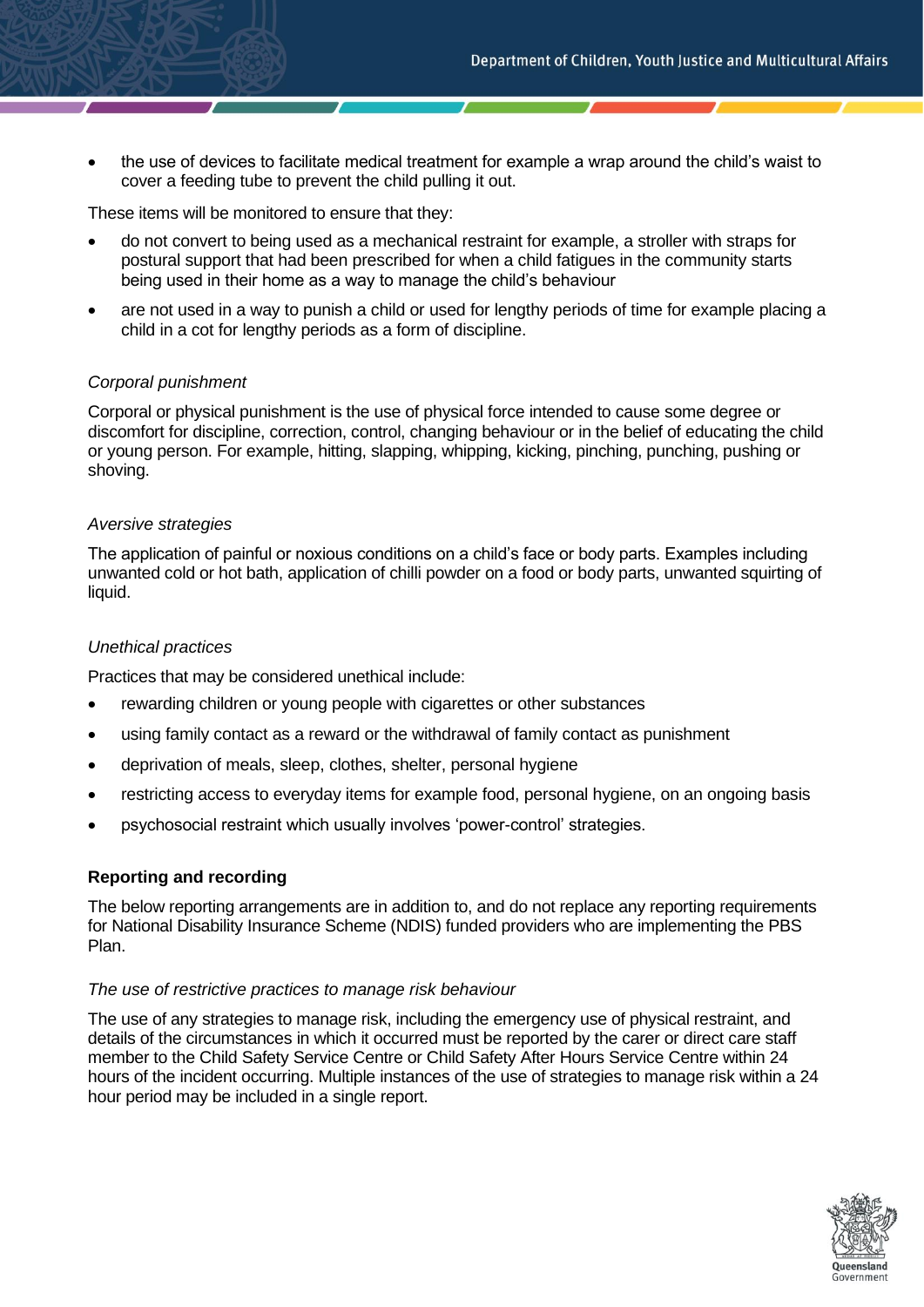An exception to this would be incidents where there may be a breach of the standards of care or, actions that may have resulted in harm to the child.

In all cases, reporting must be immediate and must occur in accordance with section 122 of the Act and that information will be assessed in accordance with *Responding to concerns about the standards of care (326) policy*.

In addition, information about the use of the restrictive practice or the event leading up to its use that may constitute a criminal offence must be immediately notified to the Queensland Police Service by Child Safety.

In all reported instances of the use of emergency use of restrictive practices, the information is to be recorded on the child's file and consideration must be given to a review of the child or young person's case plan. Where there is frequent and regular use of the need to use strategies to manage risk, a review of the current PBS Plan must occur.

The requirement to report the emergency use of a restrictive practice does not include actions taken by carers and direct care staff in the context of age and developmentally appropriate parenting, for example removing scissors from a toddler.

Where carer and direct care staff learning and support needs are identified through case planning or reporting of the emergency use of restrictive practices, these needs will be responded to and recorded in the placement agreement for foster and kinship carers, or as required by the licensed care service's policy for direct care staff.

# *Prohibited practices*

Any incident of the use of prohibited practices in relation to a child in a care arrangement must be immediately reported by the carer or direct care staff member to the Child Safety Service Centre or Child Safety After Hours Service Centre. This will be responded to according to the Responding to concerns about the standards of care (326) policy.

The use of any practices that may constitute a criminal offence must be immediately notified to the Queensland Police Service.

# **Roles and Responsibilities:**

- Behaviour support planning will occur through genuine consultation and participation with the child or young person, their parents (where appropriate), carers or direct care staff, Child Safety and Specialist Services staff and other specialist providers including Evolve Therapeutic Services, Child and Youth Mental Health Services, NDIS funded service providers and sexual abuse services.
- Behaviour Support planning will seek to maintain family relationships and be supportive of individual rights, and ethnic, religious and cultural identity or values.
- Child Safety staff will work in partnership with approved carers and direct care staff to provide quality care in a safe and stable living environment to meet children and young people's needs, in accordance with the statement of standards and the Charter of Rights established in the Act
- Child Safety and licensed care services will work in partnership to provide training and professional supervision and support to assist carers and direct care staff to provide positive behaviour support to all children and young people in care arrangements.

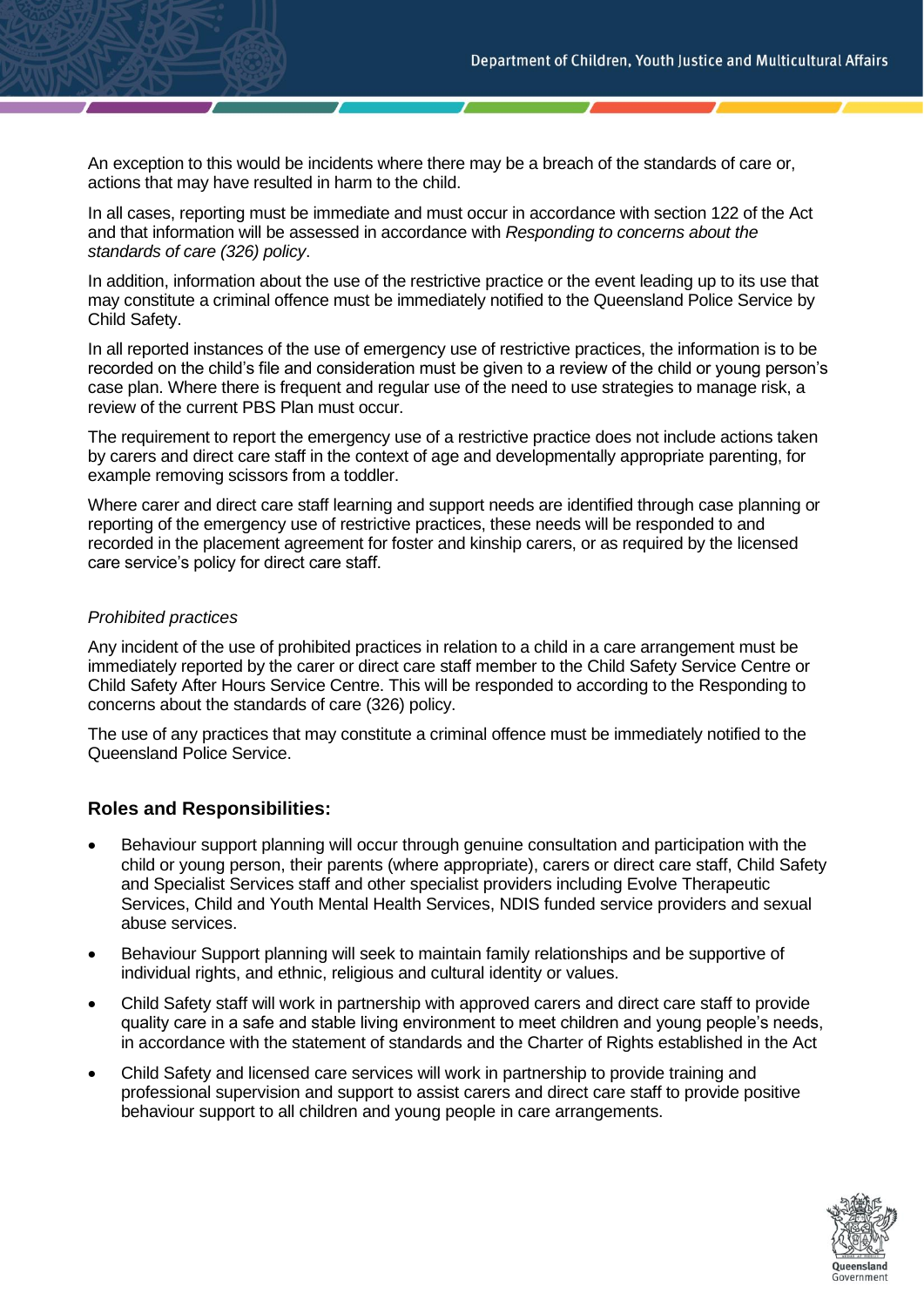• Child Safety staff will inform approved carers, direct care staff and all relevant service providers of this policy. Child Safety recognises its responsibility to monitor that the policies of licensed care services are consistent with this policy and that incidents of the use of restrictive practices are reported. This will be done through licensing and quality assurance processes.

# **Authority:**

*Child Protection Act 1999*, section 5A, Chapter 2A, Chapter 4 and section 122 Child Protection Regulation 2011, Part 7

# **Delegations:**

Refer to instruments of delegation of delegations relevant to positive behaviour support and managing behavioural risk.

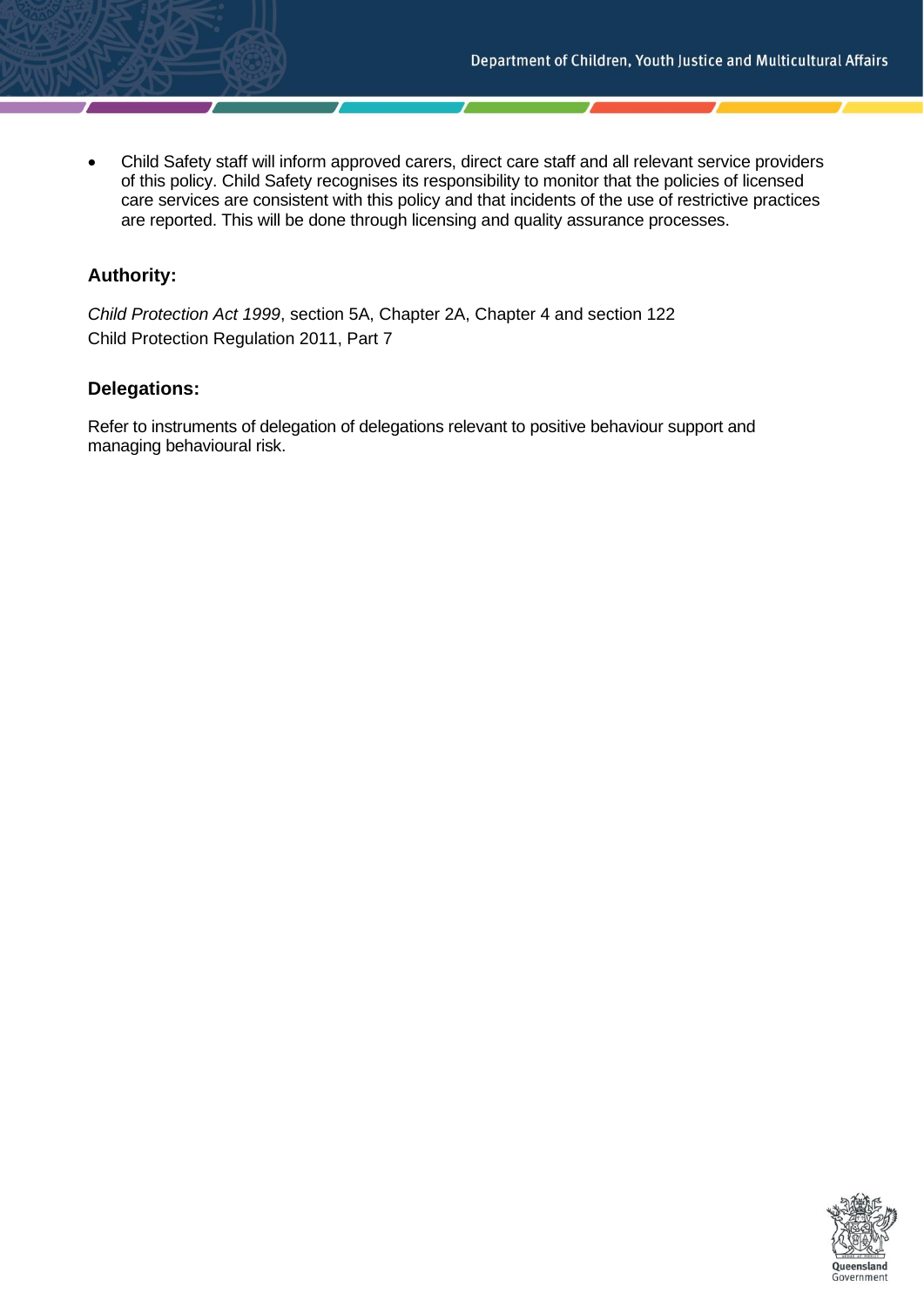| Not applicable                   |
|----------------------------------|
| 11 November 2020                 |
| 11 November 2020                 |
| 11 November 2023                 |
|                                  |
| Office of the Chief Practitioner |
| <b>Child Protection Practice</b> |
|                                  |

# **Links:**

# **Procedures**

Child Safety Practice Manual

#### **Related Policies**

Complex Support Needs Allowance (612) Critical Incident reporting (391) High Support Needs Allowance (296) Placement of children in care (578) Placement of children with Child Safety employees (36) Residential care (606) Responding to concerns about the standards of care (326) Therapeutic Residential Care (577)

# **Related Legislation or Standard**

*National Disability Insurance Scheme (Restrictive Practices and Behaviour Support) Rules 2018 National Disability Insurance Scheme (Incident Management and Reportable Incidents) Rules 2018 Human Rights Act 2019 Queensland Civil and Administrative Tribunal Act 2009*

# **Rescinded Policies**

646-1 Managing High Risk Behaviour